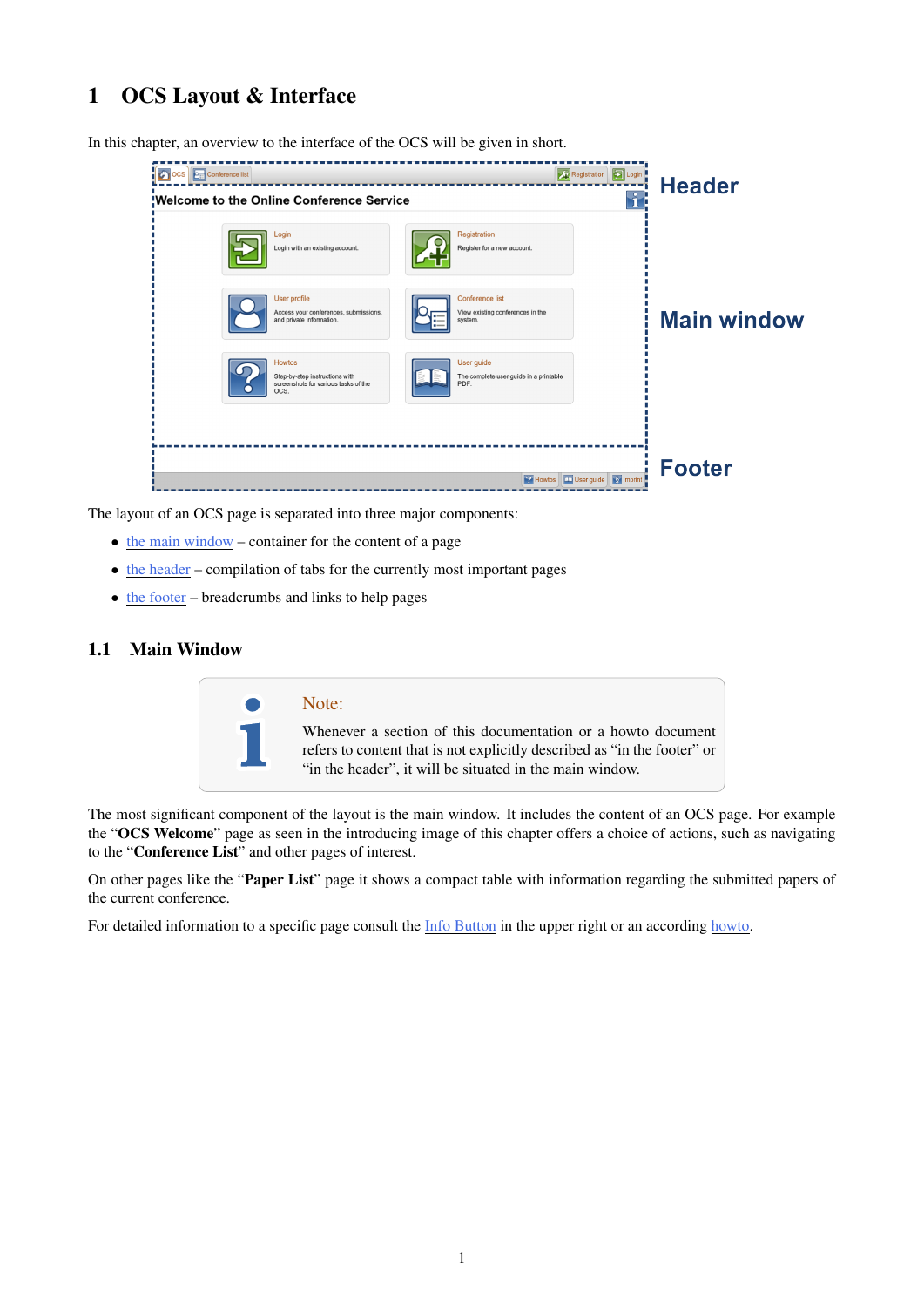| <b>Paper list Isola11</b><br>Papers per page $\boxed{10}$ $\boxed{v}$ | Filter by All papers                                                        | $\nabla$ All Fields $\nabla$             | Show results<br>Reset                   |
|-----------------------------------------------------------------------|-----------------------------------------------------------------------------|------------------------------------------|-----------------------------------------|
| □⊙ + ⇔ × ID ◎ Title ◎                                                 |                                                                             | Authors <sup>of</sup>                    | Keywords <sup>o</sup>                   |
| $\Box \circ + \circ \times 0$ 001                                     | Giving an example of how to upload a paper document in post-modern<br>times | David Jones                              | post-modern, example, paper<br>document |
|                                                                       | □ ⊙ + $\bigcirc$ × 002 Never going to give someone up                       | Rick Astley, David Jones, Kevin<br>Brown | Never, gonna, give, you, up             |
|                                                                       | □ ∞ 十 券 × 003 The Secret Life of Trees. How They Live and Why They Matter   | Kevin Brown, David Jones                 | tree, life                              |
|                                                                       |                                                                             |                                          |                                         |

In order to maintain orientation, the main window offers the so called **Breadcrumbs**. Those appear in the upper left corner, as illustrated in the image above.

## 1.2 Header

The header provides quick access to the most significant actions and sites. The appearance of the header changes based on:

- the currently visited OCS page
- the conference status if the visited page belongs to a conference
- your user roles (and hence if you are logged in)

The header represents important pages as tabs. If the current page is a subpage of one of these, the parent page will be highlighted.



The image above depicts the header of the "Conference list". As you see, no page that is related to a conference is shown because the "Conference list" is not a subpage of a specific conference.

This example illustrates the header of a "Conference Home" page in which the current user is *PC Member*. The conference is in *Setup Mode* and therefore offers only the basic pages that are related to a conference.

| <u>(0)</u> |  |
|------------|--|
|------------|--|

The header of a conference being, e.g., in the *Submission Phase* also contains the Submit page.